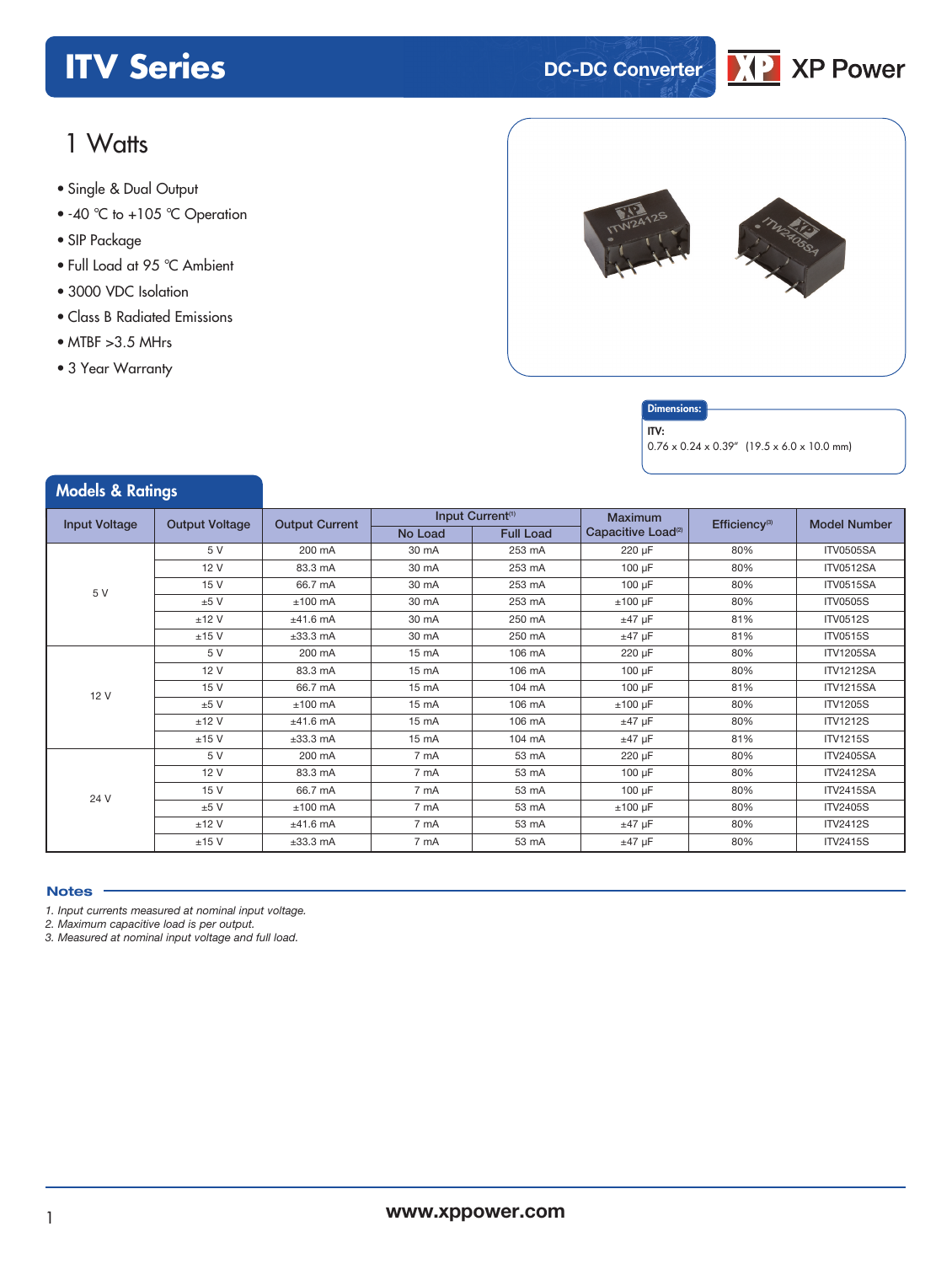# **ITV Series**





Input

| Characteristic         | <b>Minimum</b> | <b>Typical</b> | Maximum | <b>Units</b>                | <b>Notes &amp; Conditions</b>              |
|------------------------|----------------|----------------|---------|-----------------------------|--------------------------------------------|
|                        | 4.5            |                | 5.5     | <b>VDC</b>                  | 5 V nominal                                |
| Input Voltage Range    | 10.8           |                | 13.2    | <b>VDC</b>                  | 12 V nominal                               |
|                        | 21.6           |                | 26.4    | <b>VDC</b>                  | 24 V nominal                               |
| Input Filter           | Capacitor      |                |         |                             |                                            |
| Input Reflected Ripple |                |                | 15      | mA pk-pk                    | Through 12 µH inductor and 47 µF capacitor |
|                        |                |                | 9       | VDC for 1000 ms 5 V models  |                                            |
| Input Surge            |                |                | 18      | VDC for 1000 ms 12 V models |                                            |
|                        |                |                | 30      | VDC for 1000 ms 24 V models |                                            |

## **Output**

| Characteristic                  | <b>Minimum</b> | <b>Typical</b> | Maximum    | <b>Units</b>  | <b>Notes &amp; Conditions</b>                                                                    |
|---------------------------------|----------------|----------------|------------|---------------|--------------------------------------------------------------------------------------------------|
| Output Voltage                  | 5              |                | 15         | <b>VDC</b>    | See Models and Ratings table                                                                     |
| Initial Set Accuracy            |                |                | ±5         | $\%$          | At 70% load                                                                                      |
| Minimum Load                    | 10             |                |            | $\frac{0}{0}$ | Minimum load required to meet specification. Operation at<br>no load will not cause damage.      |
| Line Regulation                 |                |                | ±1.2       | %/1%Vin       |                                                                                                  |
| <b>Load Regulation</b>          |                |                | $+5, -2.5$ | $\%$          | From 10% to full load from 70% load point                                                        |
| <b>Cross Regulation</b>         |                |                | $+5$       | %             | On dual output models when one load is varied between<br>25% and 100% and other is fixed at 100% |
| Ripple & Noise                  |                |                | 60         | mV pk-pk      | 20 MHz bandwidth. Measured using 0.1 µF ceramic capacitor                                        |
| <b>Short Circuit Protection</b> |                |                |            |               | Continuous, with auto recovery                                                                   |
| Maximum Capacitive Load         |                |                |            |               | See Models and Ratings table                                                                     |
| <b>Temperature Coefficient</b>  |                |                | 0.02       | $%$ /°C       |                                                                                                  |

| <b>General</b>               |                 |                |                |              |                               |
|------------------------------|-----------------|----------------|----------------|--------------|-------------------------------|
| Characteristic               | <b>Minimum</b>  | <b>Typical</b> | <b>Maximum</b> | <b>Units</b> | <b>Notes &amp; Conditions</b> |
| Efficiency                   |                 | 80             |                | %            | See Models and Ratings table  |
| Isolation: Input to Output   | 3000            |                |                | <b>VDC</b>   |                               |
| <b>Switching Frequency</b>   | 40/50           |                | 50/70          | kHz          | 5 V/12-24 V input             |
| <b>Isolation Resistance</b>  | 10 <sup>9</sup> |                |                | Ω            |                               |
| <b>Isolation Capacitance</b> |                 | 50             |                | pF           |                               |
| Power Density                |                 |                | 14             | $Win^3$      |                               |
| Mean Time Between Failure    | 3.6             |                |                | <b>MHrs</b>  | MIL-HDBK-217F, +25 °C GB      |
| Weight                       |                 | 0.0053(2.4)    |                | Ib(g)        |                               |

| Environmental                |                |                |         |              |                                                   |
|------------------------------|----------------|----------------|---------|--------------|---------------------------------------------------|
| Characteristic               | <b>Minimum</b> | <b>Typical</b> | Maximum | <b>Units</b> | <b>Notes &amp; Conditions</b>                     |
| <b>Operating Temperature</b> | $-40$          |                | $+105$  | °C           | Derate from 100% load at +95 °C to 90% at +105 °C |
| Storage Temperature          | $-55$          |                | $+125$  | °C           |                                                   |
| Case Temperature             |                |                | $+115$  | °C           |                                                   |
| Humidity                     |                |                | 95      | %RH          | Non-condensing                                    |
| Cooling                      |                |                |         |              | Natural convection                                |